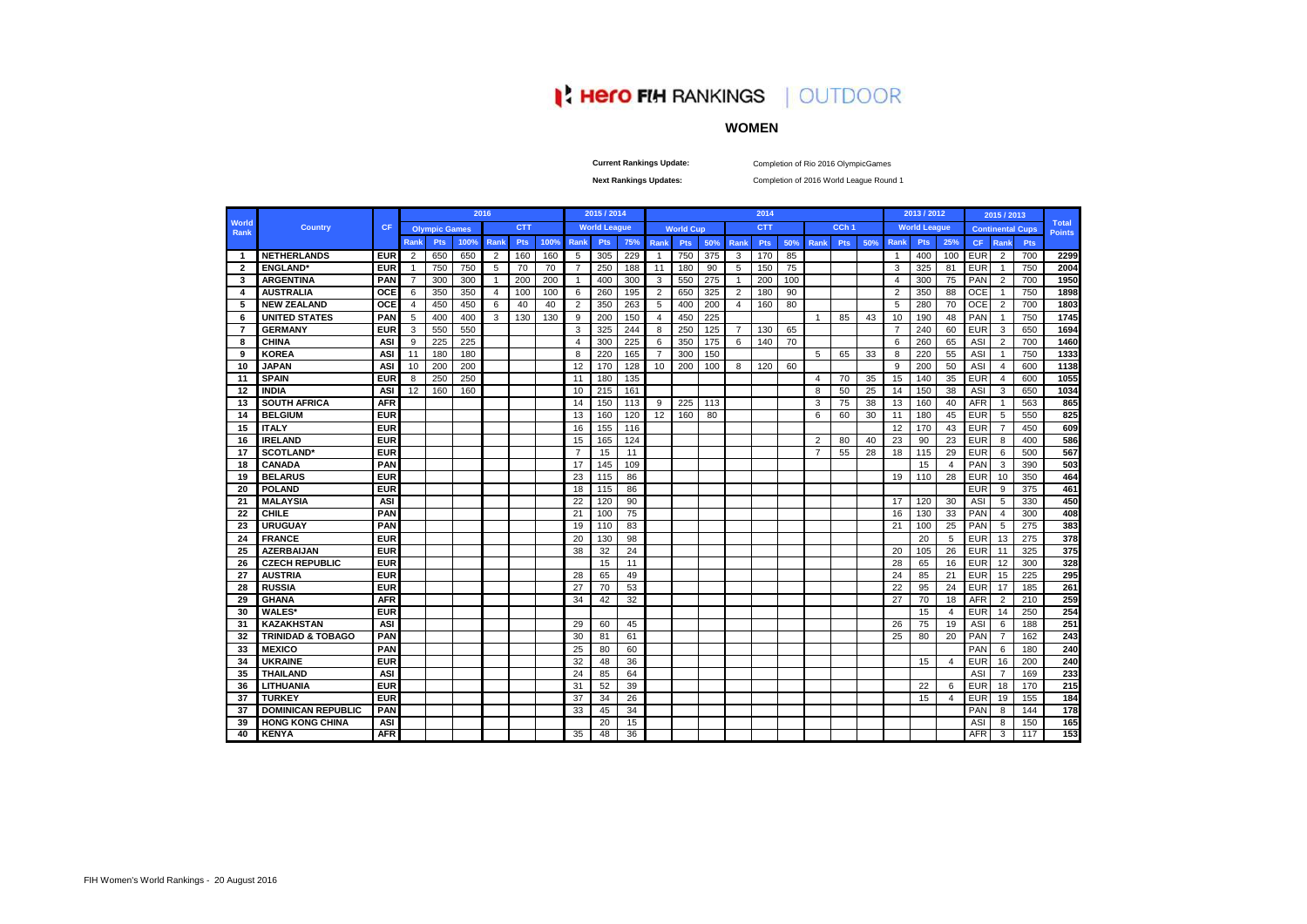| 41 | <b>BRAZIL</b>           | PAN        |  |  |    |    |          |  |  |  |  | 29 | 60 | 15             | PAN        | 9  | 135 | 150 |
|----|-------------------------|------------|--|--|----|----|----------|--|--|--|--|----|----|----------------|------------|----|-----|-----|
| 42 | <b>SWITZERLAND</b>      | <b>EUR</b> |  |  |    |    |          |  |  |  |  |    |    |                | <b>EUR</b> | 20 | 140 | 140 |
| 43 | <b>CROATIA</b>          | <b>EUR</b> |  |  |    |    |          |  |  |  |  |    |    |                | <b>EUR</b> | 21 | 125 | 125 |
| 44 | <b>SINGAPORE</b>        | ASI        |  |  | 36 | 36 | 27       |  |  |  |  |    | 15 | 4              | ASI        | 10 | 84  | 115 |
| 45 | <b>SLOVAKIA</b>         | <b>EUR</b> |  |  |    |    |          |  |  |  |  |    |    |                | <b>EUR</b> | 22 | 110 | 110 |
| 46 | <b>NAMIBIA</b>          | <b>AFR</b> |  |  |    |    |          |  |  |  |  |    |    |                | <b>AFR</b> | 4  | 108 | 108 |
| 47 | <b>SRI LANKA</b>        | ASI        |  |  |    | 25 | 19       |  |  |  |  |    | 20 | 5              | ASI        | 11 | 78  | 102 |
| 48 | <b>GREECE</b>           | <b>EUR</b> |  |  |    |    |          |  |  |  |  |    |    |                | <b>EUR</b> | 23 | 95  | 95  |
| 49 | <b>CHINESE TAIPEI</b>   | <b>ASI</b> |  |  |    |    |          |  |  |  |  |    |    |                | ASI        | 9  | 90  | 90  |
| 50 | <b>TANZANIA</b>         | <b>AFR</b> |  |  |    | 15 | 11       |  |  |  |  |    |    |                | <b>AFR</b> | 5  | 77  | 88  |
| 51 | <b>CUBA</b>             | PAN        |  |  |    |    |          |  |  |  |  |    |    |                | PAN        | 10 | 88  | 88  |
| 52 | <b>GUYANA</b>           | PAN        |  |  |    |    |          |  |  |  |  |    | 20 | 5              | PAN        | 11 | 81  | 86  |
| 53 | <b>BARBADOS</b>         | PAN        |  |  |    | 25 | 19       |  |  |  |  |    | 15 | $\overline{4}$ | PAN        | 14 | 63  | 85  |
| 54 | <b>PARAGUAY</b>         | PAN        |  |  |    |    |          |  |  |  |  |    |    |                | PAN        | 12 | 75  | 75  |
| 55 | <b>PAKISTAN</b>         | <b>ASI</b> |  |  |    |    |          |  |  |  |  |    |    |                | ASI        | 12 | 72  | 72  |
| 56 | <b>ZIMBABWE</b>         | <b>AFR</b> |  |  |    |    |          |  |  |  |  |    |    |                | <b>AFR</b> | 6  | 70  | 70  |
| 57 | <b>JAMAICA</b>          | PAN        |  |  |    | 17 | 13       |  |  |  |  |    |    |                | PAN        | 15 | 56  | 69  |
| 58 | <b>BERMUDA</b>          | PAN        |  |  |    |    |          |  |  |  |  |    |    |                | PAN        | 13 | 69  | 69  |
| 59 | <b>FIJI</b>             | OCE        |  |  |    | 15 | 11       |  |  |  |  | 30 | 56 | 14             | <b>OCE</b> | 3  | 36  | 61  |
| 60 | <b>PAPUA NEW GUINEA</b> | OCE        |  |  |    | 25 | 19       |  |  |  |  |    | 23 | 6              | <b>OCE</b> | 4  | 33  | 58  |
| 61 | <b>SAMOA</b>            | <b>OCE</b> |  |  |    | 15 | 11       |  |  |  |  |    | 22 | 6              | <b>OCE</b> | 3  | 36  | 53  |
| 62 | <b>NIGERIA</b>          | <b>AFR</b> |  |  |    |    |          |  |  |  |  |    | 15 | $\overline{4}$ | <b>AFR</b> |    | 27  | 31  |
| 63 | <b>VENEZUELA</b>        | PAN        |  |  |    |    | $\Omega$ |  |  |  |  |    | 23 | 6              | PAN        | 16 | 20  | 26  |
| 64 | VANUATU                 | OCE        |  |  |    | 20 | 15       |  |  |  |  |    | 15 | 4              | <b>OCE</b> |    |     | 19  |
| 65 | <b>PERU</b>             | PAN        |  |  |    | 20 | 15       |  |  |  |  |    |    |                | PAN        |    |     | 15  |
| 66 | <b>PUERTO RICO</b>      | PAN        |  |  |    | 18 | 14       |  |  |  |  |    |    |                | PAN        |    |     | 14  |
| 67 | <b>GUATEMALA</b>        | PAN        |  |  |    | 15 | 11       |  |  |  |  |    |    |                | PAN        |    |     | 11  |
| 67 | <b>MYANMAR</b>          | ASI        |  |  |    | 15 | 11       |  |  |  |  |    |    |                | ASI        |    |     | 11  |

Notes

\*

Where teams have the same total of WR points, ranking is determined by the highest placement at the most recent FIH or continental event

Points for Great Britain shared by England, Scotland, Wales proportionally based upon the number of matches played by players from each nation in Great Britain team.

Points for the previous World League are reduced by 50% at the stage at which a team qualifies

From 2014 teams which win a Qualifying World League Tournament receive a bonus of 25 points

Kenya deducted 16 points for their late arrival at World League Round 2, February 2015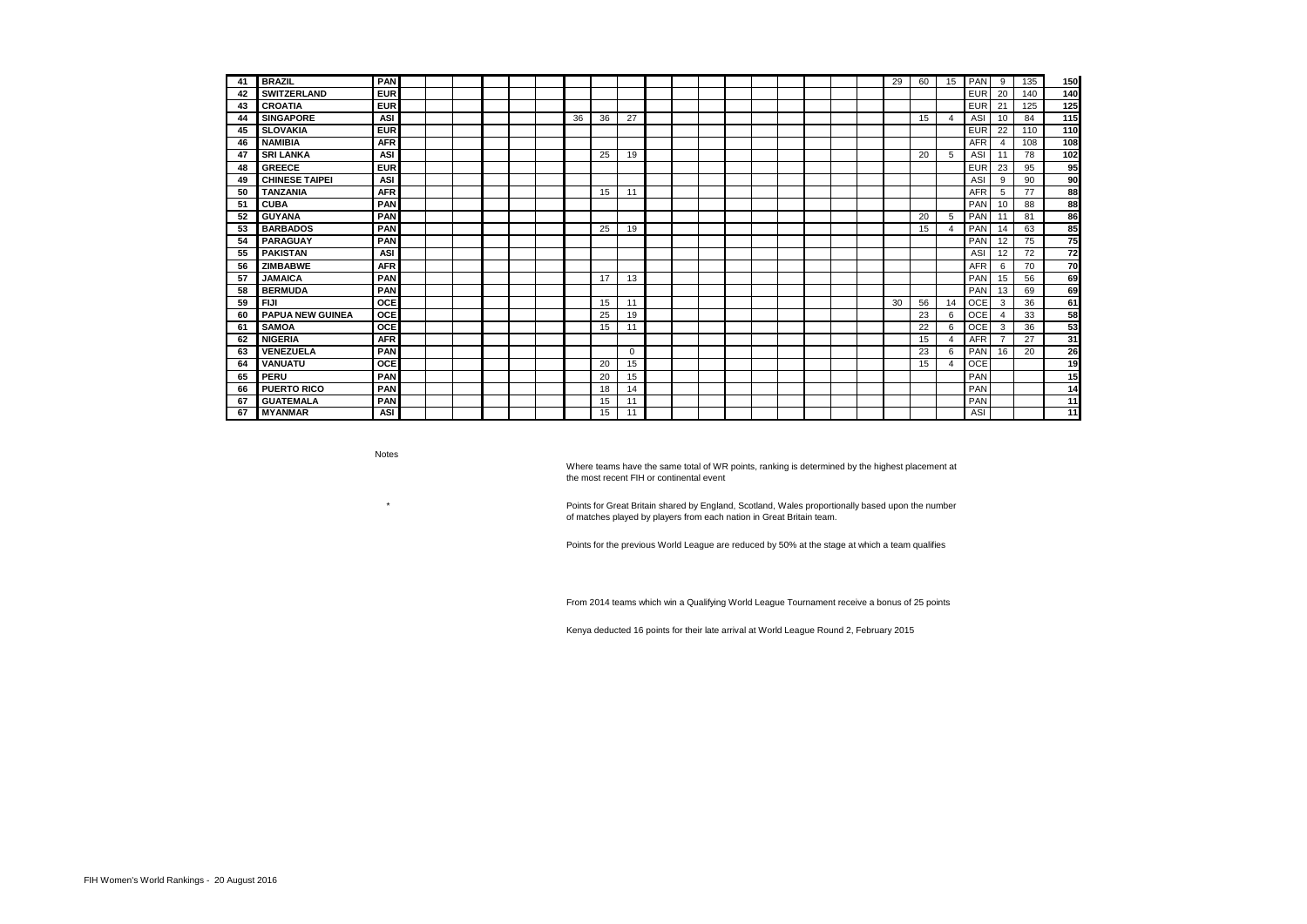

## **CONTINENTAL RANKINGS -- WOMEN** *DECEMBER 2015*

#### *IMPORTANT NOTE*

#### *NOTE: The ranking points allocated to each country are to establish Continental Ranking ONLY. Separate points*

*are then allocated to each country based upon the weightings fixed for each CF* 

### **AFRICAN HOCKEY FEDERATION (WOMEN)**

|                   |                |      | 2015                         |       |            | 2013                         |     |                  |
|-------------------|----------------|------|------------------------------|-------|------------|------------------------------|-----|------------------|
| <b>CF Ranking</b> | <b>Country</b> |      | <b>Africa Cup of Nations</b> |       |            | <b>Africa Cup of Nations</b> |     | <b>Total Pts</b> |
|                   |                | Rank | <b>Pts</b>                   | 100%  | Rank       | <b>Pts</b>                   | 50% |                  |
|                   | <b>RSA</b>     |      | 562.5                        | 562.5 |            | 563                          | 281 | 844              |
|                   | GHA            |      | 210                          | 210   |            | 210                          | 105 | 315              |
|                   | KEN            |      | 117                          | 117   | - 3        | 117                          | 59  | 176              |
|                   | <b>NAM</b>     |      | 108                          | 108   | <b>DNP</b> |                              |     | 108              |
|                   | <b>TAN</b>     |      | 27                           | 27    |            | 108                          | 54  | 81               |
|                   | ZIM            |      | 77                           | 77    | <b>DNP</b> |                              |     | 77               |
|                   | <b>NGR</b>     |      | 70                           | 70    | <b>DNP</b> |                              |     | 70               |
|                   |                |      |                              |       |            |                              |     |                  |

### **EUROPEAN HOCKEY FEDERATION (WOMEN)**

|                   |            |            | 2015                                 |      |                | 2013                                 |     |                  |
|-------------------|------------|------------|--------------------------------------|------|----------------|--------------------------------------|-----|------------------|
| <b>CF Ranking</b> | Country    |            | <b>European Nations Championship</b> |      |                | <b>European Nations Championship</b> |     | <b>Total Pts</b> |
|                   |            | Rank       | <b>Pts</b>                           | 100% | Rank           | <b>Pts</b>                           | 50% |                  |
|                   | <b>ENG</b> |            | 750                                  | 750  | 2              | 700                                  | 350 | 1100             |
| 2                 | NED*       | 2          | 700                                  | 700  | 3              | 650                                  | 325 | 1025             |
| 3                 | GER*       | 3          | 650                                  | 650  |                | 750                                  | 375 | 1025             |
|                   | <b>ESP</b> | Δ          | 600                                  | 600  | 5              | 550                                  | 275 | 875              |
|                   | <b>BEL</b> | 5          | 550                                  | 550  |                | 600                                  | 300 | 850              |
|                   | SCO        | 6          | 500                                  | 500  | 6              | 500                                  | 250 | 750              |
|                   | <b>ITA</b> |            | 450                                  | 450  | 9              | 375                                  | 188 | 638              |
|                   | <b>IRL</b> | 9          | 375                                  | 375  | $\overline{z}$ | 450                                  | 225 | 600              |
| Q                 | POL        | 8          | 400                                  | 400  | 10             | 350                                  | 175 | 575              |
| 10                | <b>BLR</b> | 11         | 325                                  | 325  | 8              | 400                                  | 200 | 525              |
| 11                | <b>AZE</b> | 12         | 300                                  | 300  | 11             | 325                                  | 163 | 463              |
| $12 \overline{ }$ | <b>CZE</b> | 10         | 350                                  | 350  | 18             | 170                                  | 85  | 435              |
| 13                | <b>FRA</b> | 14         | 250                                  | 250  | 12             | 300                                  | 150 | 400              |
| 14                | WAL        | 13         | 275                                  | 275  | 17             | 185                                  | 93  | 368              |
| 15                | <b>AUT</b> | 15         | 225                                  | 225  | 13             | 275                                  | 138 | 363              |
| 16                | <b>UKR</b> | 16         | 200                                  | 200  | 14             | 250                                  | 125 | 325              |
| 17                | <b>RUS</b> | 17         | 185                                  | 185  | 15             | 225                                  | 113 | 298              |
| 18                | LTU        | 18         | 170                                  | 170  | 16             | 200                                  | 100 | 270              |
| 19                | <b>TUR</b> | 19         | 155                                  | 155  | 20             | 140                                  | 70  | 225              |
| 20                | SUI        | 21         | 110                                  | 110  | 19             | 155                                  | 78  | 188              |
| 21                | CRO        | 20         | 125                                  | 125  | <b>DNP</b>     |                                      |     | 125              |
| 22                | <b>SVK</b> | <b>DNP</b> |                                      |      | 21             | 125                                  | 63  | 63               |
| 23                | <b>GRE</b> | <b>DNP</b> |                                      |      | 22             | 110                                  | 55  | 55               |

## **ASIAN HOCKEY FEDERATION (WOMEN)**

|        |            |      | 2015                         |       |            | 2013                         |     |                  |                   |                |            | 2014               |      |        | 2013             |     |                  |
|--------|------------|------|------------------------------|-------|------------|------------------------------|-----|------------------|-------------------|----------------|------------|--------------------|------|--------|------------------|-----|------------------|
| ankina | Country    |      | <b>Africa Cup of Nations</b> |       |            | <b>Africa Cup of Nations</b> |     | <b>Total Pts</b> | <b>CF Ranking</b> | <b>Country</b> |            | <b>Asian Games</b> |      |        | <b>Asian Cup</b> |     | <b>Total Pts</b> |
|        |            | Rank | <b>Pts</b>                   | 100%  | Rank       | <b>Pts</b>                   | 50% |                  |                   |                | Rank       | <b>Pts</b>         | 100% | Rank   | <b>Pts</b>       | 50% |                  |
|        | <b>RSA</b> |      | 562.5                        | 562.5 |            | 563                          | 281 | 844              |                   | KOR            |            | 750                | 750  |        | 700              | 350 | 1100             |
|        | <b>GHA</b> |      | 210                          | 210   |            | 210                          | 105 | 315              |                   | <b>CHN</b>     |            | 700                | 700  |        | 600              | 300 | 1000             |
|        | <b>KEN</b> |      | 117                          | 117   |            | 117                          | 59  | 176              |                   | <b>JPN</b>     |            | 600                | 600  |        | 750              | 375 | 975              |
|        | <b>NAM</b> |      | 108                          | 108   | <b>DNP</b> |                              |     | 108              |                   | <b>IND</b>     |            | 650                | 650  |        | 650              | 325 | 975              |
|        | <b>TAN</b> |      | 27                           | 27    |            | 108                          | 54  | 81               |                   | MAS            |            | 330                | 330  |        | 330              | 165 | 495              |
|        | ZIM        |      | 77                           | 77    | <b>DNP</b> |                              |     | 77               |                   | <b>KAZ</b>     |            | 188                | 188  |        | 188              | 94  | 281              |
|        | <b>NGR</b> |      | 70                           | 70    | <b>DNP</b> |                              |     | 70               |                   | <b>HKG</b>     | - 63       | 150                | 150  | $\sim$ | 150              | 75  | 225              |
|        |            |      |                              |       |            |                              |     |                  |                   | <b>THA</b>     |            | 169                | 169  |        | 90               | 45  | 214              |
|        |            |      |                              |       |            |                              |     |                  |                   | <b>TPE</b>     |            | 90                 | 90   |        | 169              | 84  | 174              |
|        |            |      |                              |       |            |                              |     |                  | 10                | SRI            | <b>DNP</b> |                    | -0   | 10     | 84               | 42  | 42               |
|        |            |      |                              |       |            |                              |     |                  | $\overline{A}$    | SIN            | <b>DNP</b> |                    | -U   | 11     | 78               | 39  | 39               |
|        |            |      |                              |       |            |                              |     |                  | 12                | <b>PAK</b>     | <b>DNP</b> |                    |      |        | 72               | 36  | 36               |

### **OCEANIA HOCKEY FEDERATION (WOMEN)**

|         |            |                                      |      |      |                                      |     |                  |                   |            |                    |                      |              |      | 2013     |                   |                  |
|---------|------------|--------------------------------------|------|------|--------------------------------------|-----|------------------|-------------------|------------|--------------------|----------------------|--------------|------|----------|-------------------|------------------|
| Country |            | <b>European Nations Championship</b> |      |      | <b>European Nations Championship</b> |     | <b>Total Pts</b> | <b>CF Ranking</b> | Country    |                    | Oceania Cuj          |              |      |          |                   | <b>Total Pts</b> |
|         |            |                                      | 100% | Rank | w                                    | 50% |                  |                   |            | <b><u>xank</u></b> |                      | 100%         | Rank |          |                   |                  |
|         | <b>ENG</b> | 750                                  | 750  |      | 700                                  | 350 | 1100             |                   | AUS        |                    | 750<br>7 JU          | 750          |      | 750      | 375               |                  |
|         | NED*       | 700<br>טט ו                          | 700  |      | 650                                  | 325 | 1025             |                   | NZL        |                    | $\sim$ $\sim$<br>100 | 700          |      | 700      | 350<br>ບບບ        |                  |
|         | GER*       | 650                                  | 650  |      | 750                                  | 375 | 1025             |                   | SAM        |                    | 26                   | $\sim$<br>ახ |      |          | $\sqrt{2}$<br>10. |                  |
|         | <b>ESP</b> | 600                                  | 600  |      | 550                                  | 275 | 875              |                   | <b>PNG</b> | DNP                |                      |              |      | ົ<br>ن ب |                   |                  |

### **PAN AMERICAN HOCKEY FEDERATION (WOMEN)**

|                | POL        |            | 400                                                                                                                                 | 400 | 10         | 350 | 175 | 575 |                   |                         |                 | 2015                      |      |            | 2013                    |     |                  |
|----------------|------------|------------|-------------------------------------------------------------------------------------------------------------------------------------|-----|------------|-----|-----|-----|-------------------|-------------------------|-----------------|---------------------------|------|------------|-------------------------|-----|------------------|
| 10             | <b>BLR</b> | 11         | 325                                                                                                                                 | 325 | 8          | 400 | 200 | 525 | <b>CF Ranking</b> | Country                 |                 | <b>Pan American Games</b> |      |            | <b>Pan American Cup</b> |     | <b>Total Pts</b> |
| $\overline{A}$ | <b>AZE</b> | 12         | 300                                                                                                                                 | 300 | 11         | 325 | 163 | 463 |                   |                         | <b>Rank</b>     | <b>Pts</b>                | 100% | Rank       | <b>Pts</b>              | 50% |                  |
| 12             | CZE        | 10         | 350                                                                                                                                 | 350 | 18         | 170 | 85  | 435 |                   | <b>USA</b>              |                 | 750                       | 750  |            | 700                     | 350 | 1100             |
| 13             | <b>FRA</b> | 14         | 250                                                                                                                                 | 250 | 12         | 300 | 150 | 400 |                   | <b>ARG</b>              |                 | 700                       | 700  |            | 750                     | 375 | 1075             |
| 14             | WAL        | 13         | 275                                                                                                                                 | 275 | 17         | 185 | 93  | 368 |                   | CAN                     |                 | 390                       | 390  |            | 390                     | 195 | 585              |
| 15             | AUT        | 15         | 225                                                                                                                                 | 225 | 13         | 275 | 138 | 363 |                   | CHI                     |                 | 300                       | 300  |            | 300                     | 150 | 450              |
| 16             | <b>UKR</b> | 16         | 200                                                                                                                                 | 200 | 14         | 250 | 125 | 325 |                   | <b>URU</b>              |                 | 275                       | 275  | 6          | 180                     | 90  | 365              |
| 17             | <b>RUS</b> | 17         | 185                                                                                                                                 | 185 | 15         | 225 | 113 | 298 | h                 | <b>MEX</b>              | 6               | 180                       | 180  |            | 275                     | 138 | 318              |
| 18             | LTU        | 18         | 170                                                                                                                                 | 170 | 16         | 200 | 100 | 270 |                   | $\overline{\text{tto}}$ |                 | 135                       | 135  |            | 162                     | 81  | 216              |
| 19             | <b>TUR</b> | 19         | 155                                                                                                                                 | 155 | 20         | 140 | 70  | 225 | 8                 | <b>DOM</b>              |                 | 162                       | 162  | <b>DNP</b> |                         |     | 162              |
| 20             | SUI        | 21         | 110                                                                                                                                 | 110 | 19         | 155 | 78  | 188 | Q                 | <b>BRA</b>              | 10 <sup>°</sup> | 88                        | 88   |            | 135                     | 68  | 155              |
|                | CRO        | 20         | 125                                                                                                                                 | 125 | <b>DNP</b> |     |     | 125 | 10                | <b>CUB</b>              | 8               | 144                       | 144  | <b>DNP</b> |                         |     | 144              |
| 22             | SVK        | <b>DNP</b> |                                                                                                                                     |     | 21         | 125 | 63  | 63  | 11                | <b>GUY</b>              | 13              | 69                        | 69   | 8          | 144                     | 72  | 141              |
| 23             | GRE        | <b>DNP</b> |                                                                                                                                     |     | 22         | 110 | 55  | 55  | 12                | <b>PAR</b>              | 12              | 63                        | 63   | 10         | 88                      | 44  | 106              |
|                |            |            |                                                                                                                                     |     |            |     |     |     | 13                | <b>BER</b>              | 15              | 56                        | 56   |            | 81                      | 41  | 97               |
|                |            |            |                                                                                                                                     |     |            |     |     |     | 14                | <b>BAR</b>              | 11              | 81                        | 81   | <b>DNP</b> |                         |     | 81               |
|                |            |            |                                                                                                                                     |     |            |     |     |     | 15                | <b>JAM</b>              | 14              | 63                        | 63   | <b>DNP</b> |                         |     | 63               |
|                |            |            | here points are equal for 4-year cycle, team with most recent best result at CF Championships or FIH Global Event is ranked higher. |     |            |     |     |     | 16                | <b>VEN</b>              | 16              | 20                        | 20   | <b>DNP</b> |                         |     | 20               |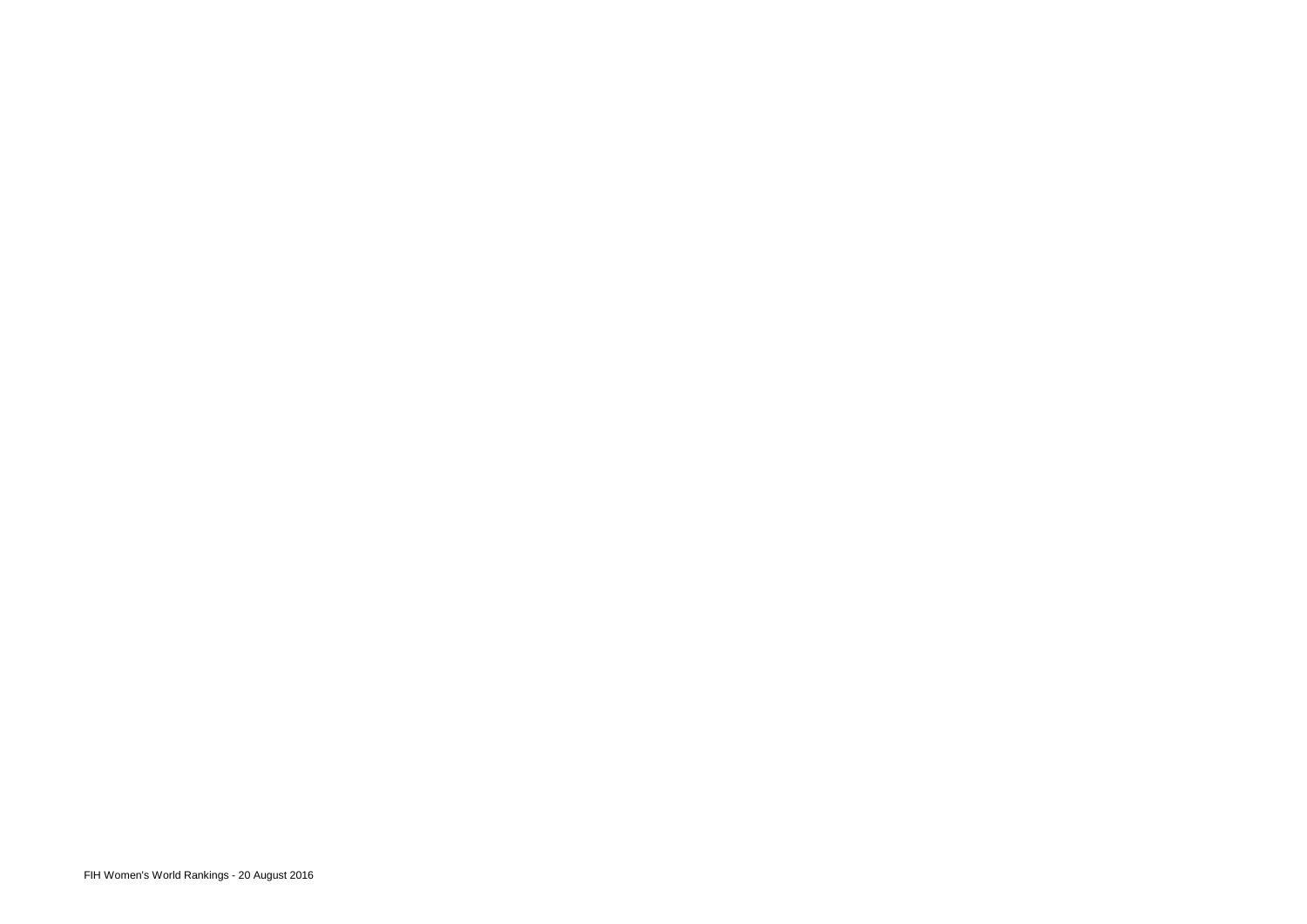

| Ranking | OG  | <b>WC</b> | <b>World</b><br>League | <b>CTT</b> | CCh <sub>1</sub> | $\overline{C}$ |
|---------|-----|-----------|------------------------|------------|------------------|----------------|
| 1st     | 750 | 750       | 400                    | 200        | 130              |                |
| 2nd     | 650 | 650       | 350                    | 180        | 120              |                |
| 3rd     | 550 | 550       | 325                    | 170        | 110              |                |
| 4th     | 450 | 450       | 300                    | 160        | 100              |                |
| 5th     | 400 | 400       | 280                    | 150        | 95               |                |
| 6th     | 350 | 350       | 260                    | 140        | 90               |                |
| 7th     | 300 | 300       | 240                    | 130        | 85               |                |
| 8th     | 250 | 250       | 220                    | 120        | 80               |                |
| 9th     | 225 | 225       | 200                    |            |                  |                |
| 10th    | 200 | 200       | 190                    |            |                  |                |
| 11th    | 180 | 180       | 180                    |            |                  |                |
| 12th    | 160 | 160       | 170                    |            |                  |                |
| 13th    |     |           | 160                    |            |                  |                |
| 14th    |     |           | 150                    |            |                  |                |
| 15th    |     |           | 140                    |            |                  |                |
| 16th    |     |           | 130                    |            |                  |                |
| 17th    |     |           | 120                    |            |                  |                |
| 18th    |     |           | 115                    |            |                  |                |
| 19th    |     |           | 110                    |            |                  |                |
| 20th    |     |           | 105                    |            |                  |                |
| 21st    |     |           | 100                    |            |                  |                |
| 22nd    |     |           | 95                     |            |                  |                |
| 23rd    |     |           | 90                     |            |                  |                |
| 24th    |     |           | 85                     |            |                  |                |
| 25th    |     |           | 80                     |            |                  |                |
| 26th    |     |           | 75                     |            |                  |                |
| 27th    |     |           | 70                     |            |                  |                |
| 28th    |     |           | 65                     |            |                  |                |
| 29th    |     |           | 60                     |            |                  |                |
| 30th    |     |           | 56                     |            |                  |                |
| 31st    |     |           | 52                     |            |                  |                |
| 32nd    |     |           | 48                     |            |                  |                |
| 33rd    |     |           | 45                     |            |                  |                |
| 34th    |     |           | 42                     |            |                  |                |
| 35th    |     |           | 39                     |            |                  |                |
| 36th    |     |           | 36                     |            |                  |                |
| 37th    |     |           | 34                     |            |                  |                |
| 38th    |     |           | 32                     |            |                  |                |

*The above table relates to the Olympic Games and World Cups post 2012 and Champions Trophies and Challenges from 2012 to 2014*

*Ranking Points - Champions Trophy*

| Ranking         | CTT |  |
|-----------------|-----|--|
| 1st             | 200 |  |
| 2 <sub>nd</sub> | 160 |  |
| 3rd             | 130 |  |
| 4th             | 100 |  |
| 5th             | 70  |  |
| 6th             | 40  |  |

|                 |     |           |                 |            |             |    |                            |         |     |         |                  |               |         |       |                |       | <b>Continental Federation Championships</b> |         |         |                    |                |
|-----------------|-----|-----------|-----------------|------------|-------------|----|----------------------------|---------|-----|---------|------------------|---------------|---------|-------|----------------|-------|---------------------------------------------|---------|---------|--------------------|----------------|
| anking          | OG  | <b>WC</b> | World<br>League | <b>CTT</b> | CCh 1 CCh 2 |    |                            | Ranking | CTT | Ranking | <b>Total Pts</b> | <b>Africa</b> |         | Asia  |                |       | <b>Europe</b>                               | Oceania |         | <b>Pan America</b> |                |
|                 |     |           |                 |            |             |    |                            |         |     |         | Allocated        | % Pts         | Net Pts | % Pts | <b>Net Pts</b> | % Pts | Net Pt:                                     | % Pts   | Net Pt: | % Pts              | <b>Net Pts</b> |
| 1st             | 750 | 750       | 400             | 200        | 130         | 85 |                            | 1st     | 200 | 1st     | 750              | 75.0%         | 562.5   | 100%  | 750.0          | 100%  | 750.0                                       | 100%    | 750.0   | 100%               | 750.0          |
| 2 <sub>nd</sub> | 650 | 650       | 350             | 180        | 120         | 80 |                            | 2nd     | 160 | 2nd     | 700              | 30.0%         | 210.0   | 100%  | 700.0          | 100%  | 700.0                                       | 100%    | 700.0   | 100%               | 700.0          |
| 3rd             | 550 | 550       | 325             | 170        | 110         | 75 |                            | 3rd     | 130 | 3rd     | 650              | 18.0%         | 117.0   | 100%  | 650.0          | 100%  | 650.0                                       | 5.5%    | 35.8    | 60.0%              | 390.0          |
| 4th             | 450 | 450       | 300             | 160        | 100         | 70 |                            | 4th     | 100 | 4th     | 600              | 18.0%         | 108.0   | 100%  | 600.0          | 100%  | 600.0                                       | 5.5%    | 33.0    | 50.0%              | 300.0          |
| 5th             | 400 | 400       | 280             | 150        | 95          | 65 |                            | 5th     | 70  | 5th     | 550              | 14.0%         | 77.0    | 60.0% | 330.0          | 100%  | 550.0                                       | 5.5%    | 30.3    | 50.0%              | 275.0          |
| 6th             | 350 | 350       | 260             | 140        | 90          | 60 |                            | 6th     | 40  | 6th     | 500              | 14.0%         | 70.0    | 37.5% | 187.5          | 100%  | 500.0                                       | 5.5%    | 27.5    | 36.0%              | 180.0          |
| 7th             | 300 | 300       | 240             | 130        | 85          | 55 |                            |         |     | 7th     | 450              | 6.0%          | 27.0    | 37.5% | 168.8          | 100%  | 450.0                                       | 5.5%    | 24.8    | 36.0%              | 162.0          |
| 8th             | 250 | 250       | 220             | 120        | 80          | 50 | The above table relates to |         |     | 8th     | 400              | 6.0%          | 24.0    | 37.5% | 150.0          | 100%  | 400.0                                       | 5.5%    | 22.0    | 36.0%              | 144.0          |
| 9th             | 225 | 225       | 200             |            |             |    | the Champions Trophy from  |         |     | 9th     | 375              | 6.0%          | 22.5    | 24.0% | 90.0           | 100%  | 375.0                                       |         |         | 36.0%              | 135.0          |
| 10th            | 200 | 200       | 190             |            |             |    |                            | 2016    |     | 10th    | 350              | 6.0%          | 21.0    | 24.0% | 84.0           | 100%  | 350.0                                       |         |         | 25.0%              | 87.5           |
| 11th            | 180 | 180       | 180             |            |             |    |                            |         |     | 11th    | 325              | 6.0%          | 19.5    | 24.0% | 78.0           | 100%  | 325.0                                       |         |         | 25.0%              | 81.3           |
| 12th            | 160 | 160       | 170             |            |             |    |                            |         |     | 12th    | 300              | 6.0%          | 18.0    | 24.0% | 72.0           | 100%  | 300.0                                       |         |         | 25.0%              | 75.0           |
| 13th            |     |           | 160             |            |             |    |                            |         |     | 13th    | 275              |               |         | 24.0% | 66.0           | 100%  | 275.0                                       |         |         | 25.0%              | 68.8           |
| 14th            |     |           | 150             |            |             |    |                            |         |     | 14th    | 250              |               |         | 24.0% | 60.0           | 100%  | 250.0                                       |         |         | 25.0%              | 62.5           |
| 15th            |     |           | 140             |            |             |    |                            |         |     | 15th    | 225              |               |         | 24.0% | 54.0           | 100%  | 225.0                                       |         |         | 25.0%              | 56.3           |
| 16th            |     |           | 130             |            |             |    |                            |         |     | 16th    | 200              |               |         | 24.0% | 48.0           | 100%  | 200.0                                       |         |         | 10.0%              | 20.0           |
| 17th            |     |           | 120             |            |             |    |                            |         |     | 17th    | 185              |               |         | 24.0% | 44.4           | 100%  | 185.0                                       |         |         | 10.0%              | 18.5           |
| 18th            |     |           | 115             |            |             |    |                            |         |     | 18th    | 170              |               |         | 24.0% | 40.8           | 100%  | 170.0                                       |         |         | 10.0%              | 17.0           |
| 19th            |     |           | 110             |            |             |    |                            |         |     | 19th    | 155              |               |         | 24.0% | 37.2           | 100%  | 155.0                                       |         |         | 10.0%              | 15.5           |
| 20th            |     |           | 105             |            |             |    |                            |         |     | 20th    | 140              |               |         | 24.0% | 33.6           | 100%  | 140.0                                       |         |         | 10.0%              | 14.0           |
| 21st            |     |           | 100             |            |             |    |                            |         |     | 21st    | 125              |               |         |       |                | 100%  | 125.0                                       |         |         |                    |                |
| 22nd            |     |           | 95              |            |             |    |                            |         |     | 22nd    | 110              |               |         |       |                | 100%  | 110.0                                       |         |         |                    |                |
| 23rd            |     |           | 90              |            |             |    |                            |         |     | 23rd    | 95               |               |         |       |                | 100%  | 95.0                                        |         |         |                    |                |
| 24th            |     |           | 85              |            |             |    |                            |         |     | 24th    | 80               |               |         |       |                | 100%  | 80.0                                        |         |         |                    |                |
| 25th            |     |           | 80              |            |             |    |                            |         |     | 25th    | 75               |               |         |       |                | 100%  | 75.0                                        |         |         |                    |                |
| 26th            |     |           | 75              |            |             |    |                            |         |     | 26th    | 70               |               |         |       |                | 100%  | 70.0                                        |         |         |                    |                |
| 27th            |     |           | 70              |            |             |    |                            |         |     | 27th    | 65               |               |         |       |                | 100%  | 65.0                                        |         |         |                    |                |
| 28th            |     |           | 65              |            |             |    |                            |         |     | 28th    | 60               |               |         |       |                | 100%  | 60.0                                        |         |         |                    |                |
| 29th            |     |           | 60              |            |             |    |                            |         |     | 29th    | 55               |               |         |       |                | 100%  | 55.0                                        |         |         |                    |                |
| 30th            |     |           | 56              |            |             |    |                            |         |     | 30th    | 50               |               |         |       |                | 100%  | 50.0                                        |         |         |                    |                |
| 31st            |     |           | 52              |            |             |    |                            |         |     | 31st    | 45               |               |         |       |                | 100%  | 45.0                                        |         |         |                    |                |
| 32nd            |     |           | 48              |            |             |    |                            |         |     | 32nd    | 40               |               |         |       |                | 100%  | 40.0                                        |         |         |                    |                |
| 33rd            |     |           | 45              |            |             |    |                            |         |     | 33rd    | 35               |               |         |       |                | 100%  | 35.0                                        |         |         |                    |                |
| 34th            |     |           | 42              |            |             |    |                            |         |     | 34th    | 30               |               |         |       |                | 100%  | 30.0                                        |         |         |                    |                |
| 35th            |     |           | 39              |            |             |    |                            |         |     | 35th    | 25               |               |         |       |                | 100%  | 25.0                                        |         |         |                    |                |
| 36th            |     |           | 36              |            |             |    |                            |         |     | 36th    | 20               |               |         |       |                | 100%  | 20.0                                        |         |         |                    |                |

# *Ranking Points - Continental Federation Championships (Women)*